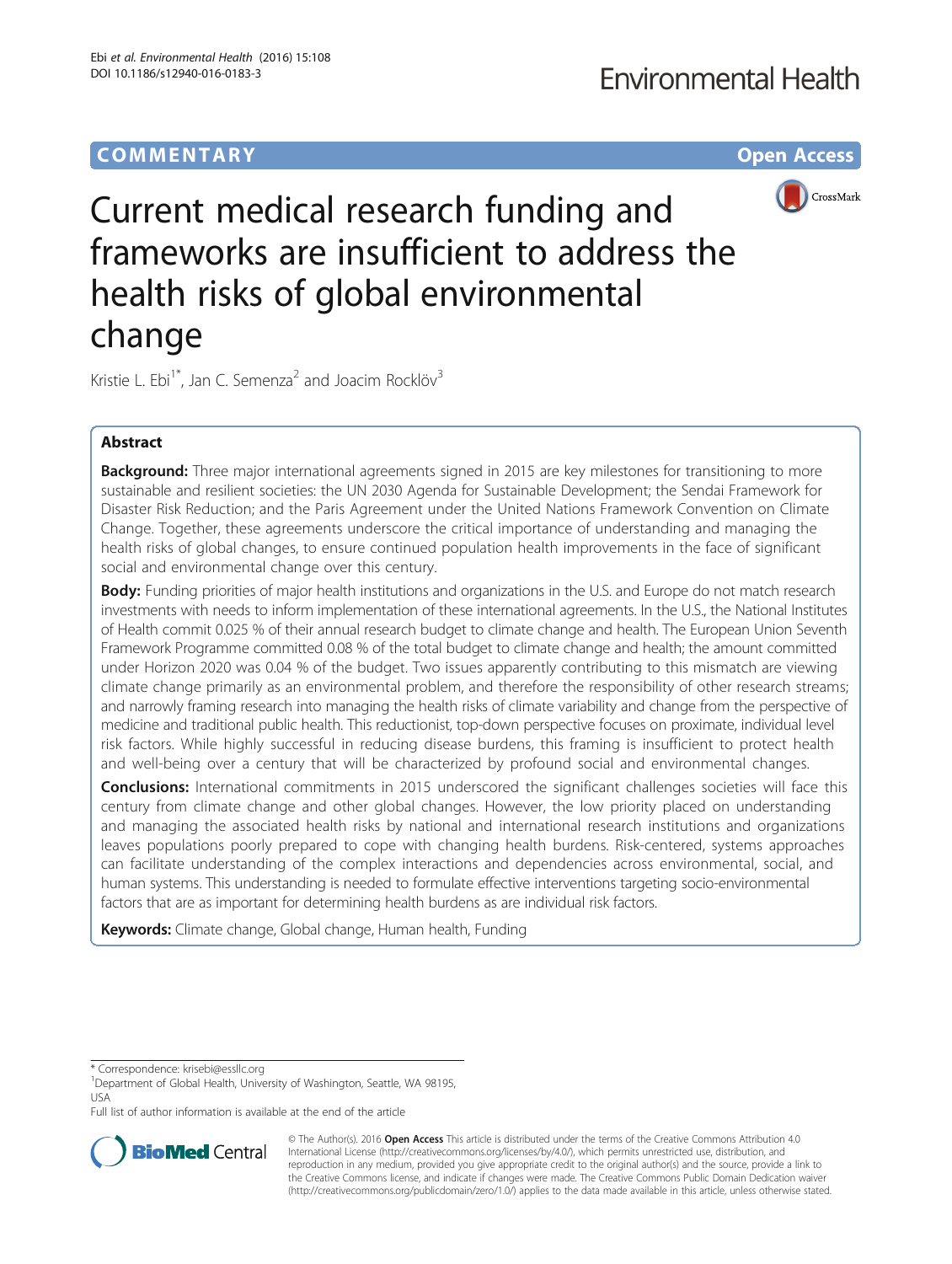### <span id="page-1-0"></span>Background

2015 saw major national commitments to transition to more climate-resilient and sustainable societies, in part by preparing for and managing the challenges and opportunities of global environmental change (Table 1). The United Nations launched the 2030 Agenda for Sustainable Development that calls on countries to begin efforts to achieve 17 Sustainable Development Goals (and 169 targets) over the next 15 years. The goals, unanimously adopted by the UN's 193 Member States in September, address the social, economic, and environmental dimensions of sustainable development, as well as promoting peace, justice, and effective institutions [\[1](#page-6-0)]. Goal 3 aims to improve population health (good health and well-being), with health embedded in multiple other goals, including no poverty, zero hunger, clean water and sanitation, gender equality, reduced inequalities, sustainable cities. Therefore, health is central to transitioning to more sustainable and resilient pathways. Two other commitments in 2015 of importance for environmental health were the Sendai Framework for Disaster Risk Reduction 2015–2030 (adopted in March 2015); and the Paris Agreement under the United Nations Framework Convention on Climate Change (agreed in December 2015). On 5 October 2016, the threshold for entry into force of the Paris Agreement was achieved; the Agreement will enter into force on 4 November 2016. Further, in October 2016, 170 countries signed a legally binding accord to limit climate change by limiting the worldwide use of chemical coolants called hydrofluorocarbons (HFCs) used in air-conditioners and refrigerators.

The 2030 Agenda for Sustainable Development recognizes that disaster risk management is an integral part of social and economic development (Goal 11). Disaster risk management has shifted from a hazard and responsedriven approach to a risk-driven, integrated culture that considers prevention, recovery, and rehabilitation [[2](#page-6-0)]. The Framework promotes implementation in coordination with other frameworks, such as the International Health Regulations. With climate change projected to increase the frequency and intensity of many extreme weather and climate events, and with more people moving into vulnerable locations, the probability of disasters is expected to increase unless additional efforts are undertaken to reduce losses in health, livelihoods, and lives [\[3\]](#page-6-0).

Paragraph 31 of the 2030 Agenda for Sustainable Development calls for the widest possible international cooperation aimed at accelerating the reduction of global greenhouse gas emissions and addressing adaptation to the adverse impacts of climate change. In December, the Paris Agreement reinforced that world governments have the political will to implement the Agenda. Every country pledged to reduce emissions of greenhouse gases, strengthen resilience to the risks associated with a changing climate, and act nationally and internationally to address climate change. Countries pledged to strengthen their ability to prepare for, cope with, respond to and recover from climate-related risks, even as they built less carbon-intensive, resilient futures.

Further, the World Health Organization (WHO), health and environmental health non-governmental organizations, and others are raising awareness of the health risks of climate change (e.g. [http://www.who.int/mediacentre/](http://www.who.int/mediacentre/commentaries/climate-change/en/) [commentaries/climate-change/en/](http://www.who.int/mediacentre/commentaries/climate-change/en/)). WHO held its first international conference on climate change and health in 2014, with nearly 400 delegates from all regions, and its second in 2016 with more than 300 delegates invited. Senior government officials, leading scientists, health practitioners, and development partners agreed unanimously that climate change poses unacceptable risks to global public health, today and in the future. This is increasing awareness that focusing communication on the health

| <b>Table 1</b> Major international commitments in 2015 relative to human health and well-being |  |
|------------------------------------------------------------------------------------------------|--|
|------------------------------------------------------------------------------------------------|--|

| Sustainable development goals                                                                                                                                                                                                                                                                                                                                                                                                                                                                                          | Sendai framework for disaster risk reduction                                                                                                                                                                                                                                                                | Paris agreement (United Nations Framework Convention<br>on Climate Change                                                                                                                                                                                                                                                                                                                                                                                                                                                                                                                                                                                                                                                                                                                                                                                                                                                                             |
|------------------------------------------------------------------------------------------------------------------------------------------------------------------------------------------------------------------------------------------------------------------------------------------------------------------------------------------------------------------------------------------------------------------------------------------------------------------------------------------------------------------------|-------------------------------------------------------------------------------------------------------------------------------------------------------------------------------------------------------------------------------------------------------------------------------------------------------------|-------------------------------------------------------------------------------------------------------------------------------------------------------------------------------------------------------------------------------------------------------------------------------------------------------------------------------------------------------------------------------------------------------------------------------------------------------------------------------------------------------------------------------------------------------------------------------------------------------------------------------------------------------------------------------------------------------------------------------------------------------------------------------------------------------------------------------------------------------------------------------------------------------------------------------------------------------|
| • No poverty<br>• Zero hunger<br>• Good health and well-being<br>• Quality education<br>• Gender equality<br>• Clean water and sanitation<br>• Affordable and clean energy<br>• Decent work and economic growth<br>• Industry, innovation, and infrastructure<br>• Reduced inequalities<br>• Sustainable cities and communities<br>• Responsible consumption and<br>production<br>• Climate action<br>• Life below water<br>• Life on land<br>• Peace and justice, strong institutions<br>• Partnerships for the goals | • Understanding disaster risk<br>• Strengthening disaster risk governance to<br>manage disaster risk<br>• Investing in disaster risk reduction for resilience<br>• Enhancing disaster preparedness for effective<br>response and to "build back better" in recovery,<br>rehabilitations, and reconstruction | This Agreement, in enhancing the implementation of<br>the Convention, including its objective, aims to<br>strengthen the global response to the threat of climate<br>change, in the context of sustainable development and<br>efforts to eradicate poverty, including by:<br>• Holding the increase in the global average temperature<br>to well below 2 °C above pre-industrial levels and to<br>pursue efforts to limit the temperature increase to<br>1.5 °C above pre-industrial levels, recognizing that this<br>would significantly reduce the risks and impacts of<br>climate change;<br>• Increasing the ability to adapt to the adverse impacts<br>of climate change and foster climate resilience and low<br>greenhouse gas emissions development, in a manner<br>that does not threaten food production;<br>• Making finance flows consistent with a pathway<br>towards low greenhouse gas emissions and climate<br>resilient development. |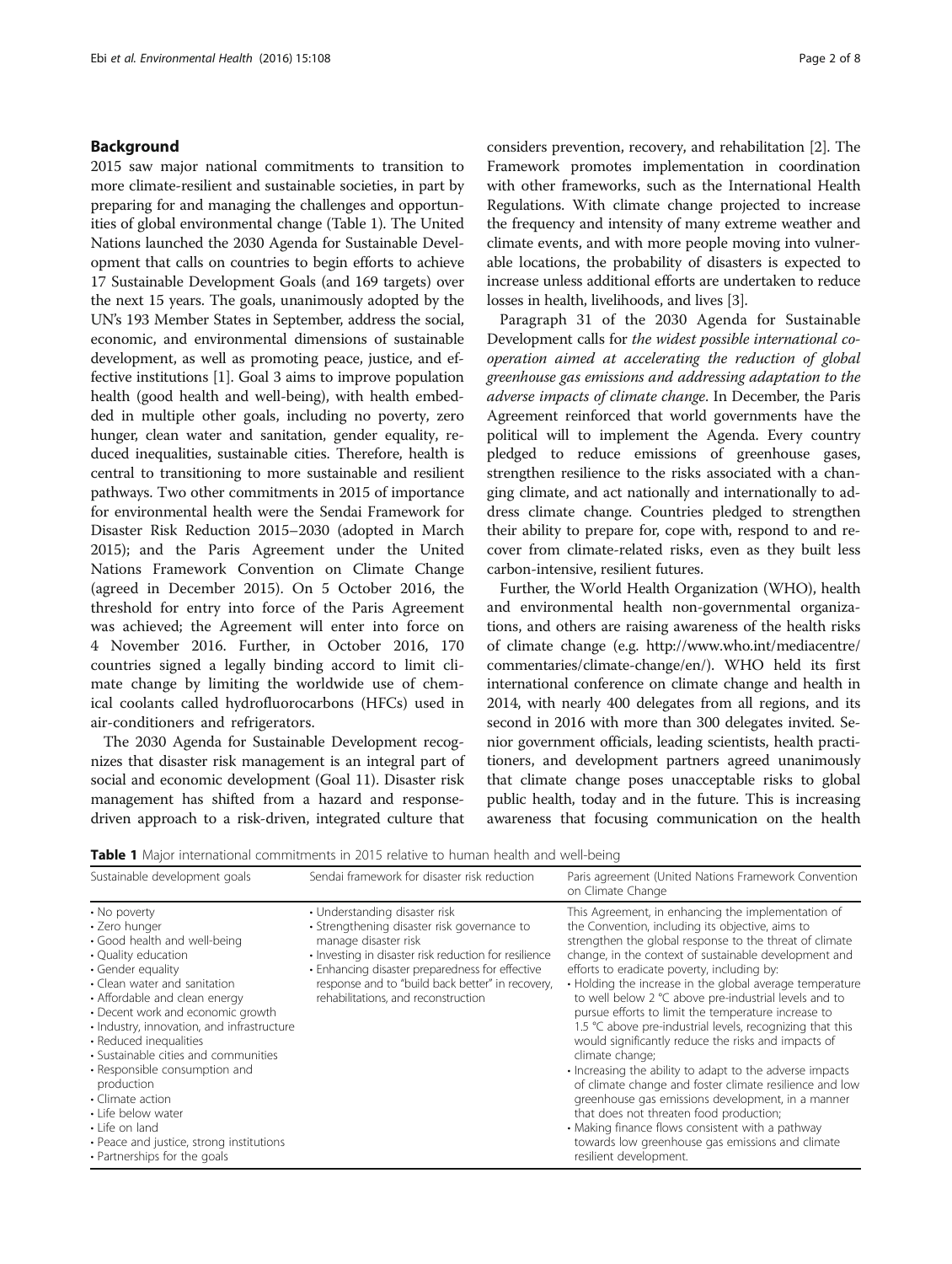risks of climate change is an effective approach to building public consensus on adaptation and mitigation [\[4\]](#page-6-0).

However, as we discuss, health research institutes and organizations have not matched national and international political commitments with investments in scientific research into understanding, managing, and monitoring the current and projected health risks of global change. Health research is not keeping pace with the needs of local to national decision-makers for insights needed for effective policies and programs to protect population health and well-being today and in a very different future.

We briefly review the level of commitment of health research institutions and organizations to support research on climate change and health in the United States and Europe. We then discuss possible reasons for the disconnect between national political ambitions of importance for climate change and health and the funding support by those agencies with the mandate and budget to conduct the necessary research. We conclude with some options for moving to risk-centric, systems approaches that can provide useful and useable research to inform policies to increase the resilience of future populations.

# Commitment of health institutions and organizations to research on global change and health

In the United States, a 2009 review estimated the extent of Federal funding for research on the health risks of climate change was less than \$3 million annually; this was funding across the National Institutes of Health (NIH), the Centers for Disease Control and Prevention; and the Environmental Protection Agency [\[5](#page-6-0)]. The review recommended intramural and extramural funding of more than \$200 million annually to help the US prepare for, manage, and recover from the health risks posed by climate change. A separate review of the 2008 budget appropriations found that of the nearly 53,000 awards by NIH that year, approximately 0.17 % were focused on or related to climate [\[6](#page-6-0)]. The National Institute of Environmental Health Sciences (NIEHS), an institute within the National Institutes of Health, announced in 2011 that it would launch a research program in climate change and health. Its Strategic Plan 2012–2017 mentions climate change twice; one mentions climate change as a driver of changes in environmental exposures that could contribute to the worldwide increase in chronic, noncommunicable diseases. The second mention is as an example in Goal 5 to focus on research to help inform policy responses. The annual budget reported by NIH to the US Global Change Research Program on climate change has been flat at \$8 million for the past 4 years, or 0.025 % of the overall NIH budget of US\$32 billion in 2016 and 0.3 % of the research budget of the US Global Change Research Program that coordinates federal research across agencies conducting research on climate change (budget is \$2489 million [[7\]](#page-6-0)). A search of the NIEHS website lists 13 projects funded a few years ago that focused on some aspect of climate change and health [\[8](#page-6-0)]. There are no current solicited funding opportunities. In comparison, research on antibiotic resistant bacteria will receive \$774 million in 2016. The President's Executive Order, issued in November 2013, to prepare the US for the impacts of climate change, was an opportunity for NIH to consider the extent to which their research portfolio effectively addresses the health risks of climate variability and change in the US [\[9](#page-6-0)].

More than 70 multidisciplinary pan-European research projects addressing environment and health issues were funded by the European Commission's Research and Innovation Directorate-General in the Seventh Framework Programme (FP7) of the European Union for Research, Technological Development, and Demonstration Activities (2007–2013). Of these, 11 projects focused on climate change and health with a budget of 41 million euros, or 0.08 % of the FP7 budget. The European Commission Third Health Programme 2014–2020 (Horizon 2020) mentions climate change as an example of a cross border threat where research is needed on implementation of European Union legislation on communicable diseases and other health threats [[10\]](#page-6-0). Of the Horizon 2020 projects, six address climate change and health with a budget of 31 million euros; this is 0.04 % of the Horizon 2020 budget ([http://cordis.europa.eu/projects/](http://cordis.europa.eu/projects/result_en?q=contenttype%3D) [result\\_en?q=contenttype%3D'project'%20AND%20'Clima](http://cordis.europa.eu/projects/result_en?q=contenttype%3D) [te'%20AND%20'Change'%20AND%20programme/pga%3](http://cordis.europa.eu/projects/result_en?q=contenttype%3D) [D'H2020](http://cordis.europa.eu/projects/result_en?q=contenttype%3D)\*). Projects with less than 5 % of the estimated budget dedicated to health were not included.

Among major medical foundations, the Wellcome Trust recently began funding research on global change and health; it will invest GBP75 million over the next 5 years in projects focusing on urbanization and health, and global food systems and health [[11\]](#page-6-0). Other major health foundations express concerns about the health risks of climate change, but their websites do not list programmatic funding.

The mismatch between acknowledgement of the health risks posed by climate change by major health research institutes and organizations and funding priorities is not only due to limited research funds in general, but likely due to multiple issues and competing priorities to better manage current health burdens. Two issues may contribute to this mismatch: viewing climate change as primarily an environmental problem, and therefore the responsibility of other research streams; and narrowly framing the health risks of climate change from the perspective of medicine and traditional public health, not from a systems-based approach considering the multiple interacting socioeconomic and environmental drivers.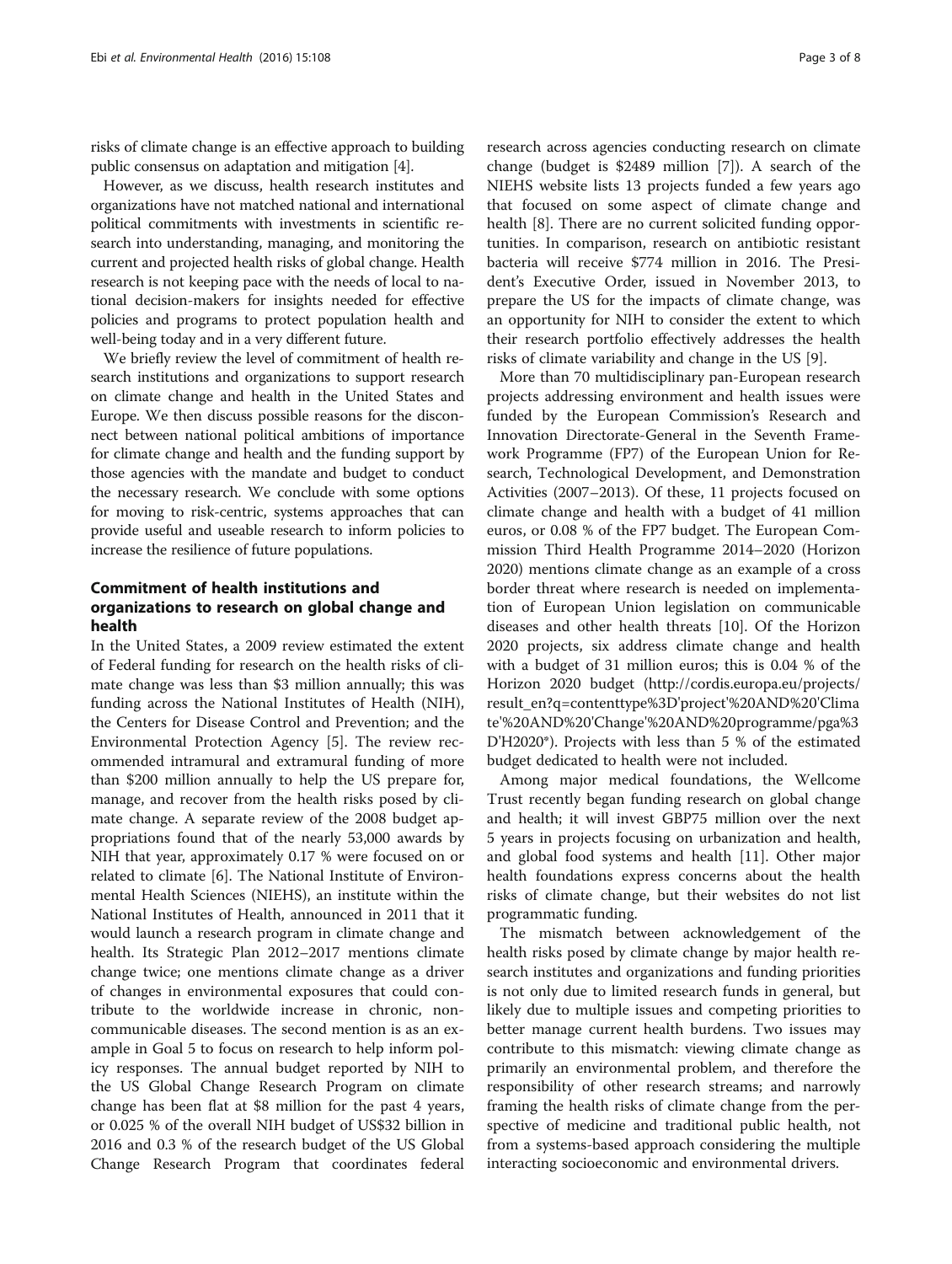# Climate change is not only an environmental problem

Climatologists and atmospheric chemists first raised concerns about climate change, specifically how increasing atmospheric concentrations of carbon dioxide from continued emissions of greenhouse gases and deforestation could impact global mean surface temperature, and the potential consequences of changing temperatures for natural systems such as agriculture and water resources [[12](#page-6-0)]. This squarely framed climate change as an environmental, not a public health, concern. This perspective persists to this day, despite evidence of the impacts of a changing climate to population health and human well-being [[13](#page-6-0)]. Within climate change research, assessment, and practice, it is now well recognized that the consequences of climate change can be pervasive and have repercussions throughout many facets of society and public health, and will likely compound existing or create new health inequities [[13](#page-6-0)]. This understanding and its implications for public health, however, are not widely understood by public health decision-makers, researchers, and practitioners. Both low awareness of risks, and how these risks are conceptualized, affect actions taken today and in the future by individuals and health systems to manage the risks, and will affect the urgency associated with those actions.

Further, climate change will affect not just the burden of climate-sensitive health outcomes, but also will affect the ability of health systems to deliver critical services, such as managing supply chains during and after an extreme weather and climate event. These larger risks for the functioning of health systems have received less attention than projecting changes in disease burdens.

Climate change will not affect public health in isolation. The extent to which the current and future magnitude and pattern of changes in weather patterns may have adverse consequences for human health and wellbeing will depend on changes in other drivers of population health. Over the short term, these other changes are likely to be more important than climate change itself [[13\]](#page-6-0). Development choices will determine the magnitude and pattern of vulnerability of future populations and regions [[14](#page-7-0)]. Therefore, managing the health risks of climate change requires partnership in research and in practice outside the traditional boundaries of research domains and of ministries of health and schools of public health. Whether climate change turns out to be a major public health and health care challenge by midcentury and beyond depends on understanding the population health consequences of changes in human and natural systems and in development pathways.

### Relearning lessons learned

As a generalization, the history of environmental health is a series of ignored warnings of adverse health

consequences from exposure to a particular agent, followed by an event with significant morbidity and/or mortality, before investment in research and development to prevent exposure and manage the consequences. Climate change is on the same trajectory. For more than 20 years, there have been warnings of the potential consequences of climate change on a wide range of health outcomes [\[15](#page-7-0)]. For example, climate and health researchers have been warning that warming temperatures could increase the geographic range and incidence of vectorborne diseases. Yet now that the Americas are struggling with large outbreaks of Zika virus, calls for research are focusing on vaccine development and not also considering environmental and social factors (e.g. travel) that can be used to forecast hotspots of transmission [[16, 17\]](#page-7-0).

## Mental models and frameworks: useful heuristics and possible straightjackets

Public health has long grappled with questions of causation and how to know whether an agent affects human health. Epidemiology was founded based on concerns of infectious diseases, leading to mental models applied to this day. Epidemiology has undoubtedly advanced human health and well-being with discoveries and understanding that saved the lives of countless millions. The typical reductionist approaches used in epidemiology are effective for solving certain problems, such as the health impacts of infection with a particular pathogen. Further, using a heuristic approach of acting in the absence of complete evidence through trial-and-error has served public health well. However, the underlying framing also creates straightjackets that can limit thinking about wicked problems such as climate change. There appears to be widespread confusion of necessary vs. sufficient causes of adverse health outcomes. While it is necessary for the Zika virus to be present for it to be transmitted by Aedes mosquitoes, virus presence is not sufficient for disease transmission [[18\]](#page-7-0). Understanding the system within which disease transmission occurs requires knowing relationships among climatic, environmental, social, economic, health, and other drivers of disease occurrence [[19\]](#page-7-0). Limited health research aims at systemsbased understanding of risks and effective responses.

Since the 1980s, toxicological risk assessment has been the prevailing framework in public health for assessing the possible health impacts of environmental exposures (e.g. [\[20\]](#page-7-0)). Although risk assessment continues to be extremely useful at identifying potentially hazardous environmental and occupational exposures and the concentrations that are likely to be safe for susceptible human populations, this approach was not designed for understanding and quantifying multiple, interacting factors that change over time and, therefore, has limited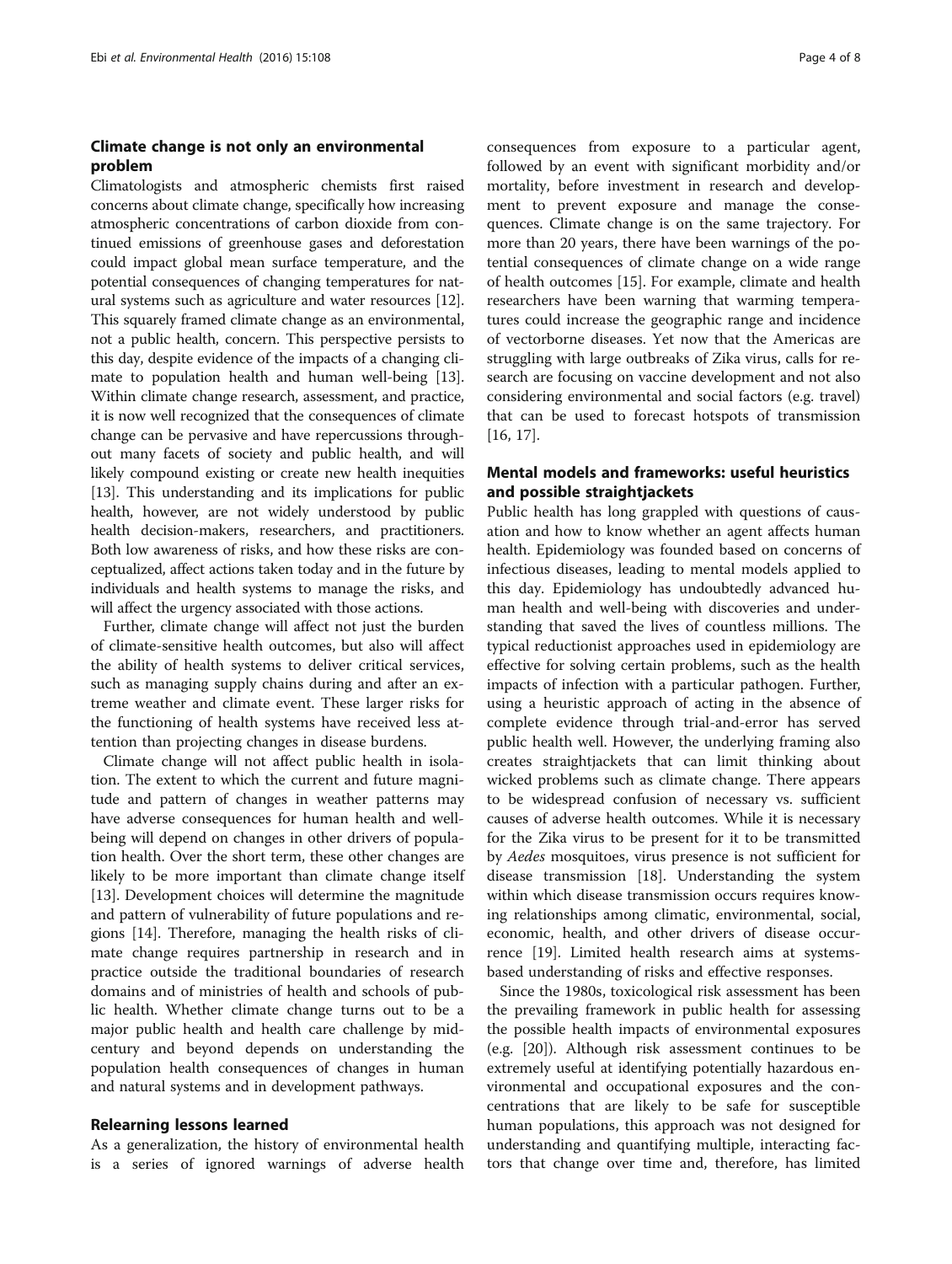applicability for understanding the health risks of climate change [[21](#page-7-0)]. Climate change is associated with changes in the mean and variability of weather variables, sea level rise, and ocean acidification, which then affect environmental conditions and ecosystems that are determinants of the magnitude and pattern of the burden of climatesensitive health outcomes. Exposure-response endpoints vary from location to location because of the local context, and will vary over time as exposure and vulnerability continue to change. In general, the risk that a particular weather pattern will present to a population will depend not just on the exposure, but also on the population sensitivity to that exposure and the ability of public health and health care organizations to prepare for and cope with the exposure and its consequences [[20, 22](#page-7-0)]. Therefore, understanding the risks of climate change requires understanding the local and regional context within which impacts could occur. Vulnerabilities, such as poverty or failing infrastructure, may be more important determinants of the magnitude and pattern of climate-sensitive health outcomes over the next few decades than changes in weather patterns [\[13\]](#page-6-0). Incorporating the local context, including local stakeholders, is critical for effectively identifying and managing risks [[23](#page-7-0)]. Further, risk assessment also does not answer critical questions on prioritizing interventions across a wide range of climate-sensitive health outcomes, or on their effectiveness. A modified evidence-based public health approach could more effectively accommodate the wide-ranging exposures, outcomes, and modes of inquiry associated with climate change and health adaptation [[24](#page-7-0)].

As discussed by McMichael [\[15](#page-7-0)], the traditional epidemiologic focus on proximate, individual level risk factors is insufficient to understand and manage the health risks of global change. Other frameworks for approaching complex risks include eco-social [[25](#page-7-0)] and ecohealth, which focuses on how changes in the earth's ecosystems can affect human health [\[26](#page-7-0)]. These frameworks facilitate understanding of the complex interactions and dependencies across environmental, social, and human systems that determine risk. They aid in understanding that the relationship between exposure and adverse health outcome can be affected by many other factors. For example, socioeconomic factors play a critical role in altering vulnerability and sensitivity, by interacting with biological factors that mediate risk and/or lead to differences in the ability to manage stressors.

Instead, the climate change risk and adaptation communities focus on risk and risk management. The risks of climate change are a function of the hazards that can arise with climate change; the individuals and communities exposed to those hazards; and their associated susceptibility to harm and ability to cope, respond, and recover [[20\]](#page-7-0). Focal areas of research within this framing include understanding vulnerabilities to current impacts and future risks, identifying populations and regions expected to have higher levels of exposure, the expected consequences of exposures and vulnerabilities within the context of different climate and development pathways, effective approaches to inform policies and measures to ameliorate current problems and projected challenges, and decision-making processes themselves (e.g. [[20](#page-7-0)]). The methods, inputs, and outcomes from a standard risk assessment as applied in the health sector, explicitly incorporates stakeholders, consideration of the local context, and systems-based approaches. These vulnerability and adaptation assessments are being conducted worldwide, with lessons learned on how to increase their effectiveness in the context of health systems [[27, 28](#page-7-0)]. An example is the U.S. Centers for Disease Control and Prevention framework on Building Resilience Against Climate Effects (BRACE) [[29\]](#page-7-0). This five-step process helps state and local health officials in the U.S. anticipate, prepare for, and respond to the health risks of climate change by projecting future health burdens with climate change, assessing interventions to reduce the risks, developing a climate and health adaptation plan, and evaluating the process and improving implemented options.

### Merging top-down and bottom-up public health

Public health successes since establishing public health institutions (in the west) in the 1840s have primarily been top-down, with a health risk identified (e.g. cholera) and then preventive measures developed and deployed uniformly (e.g. improving sanitation systems and, eventually, vaccination). Public health has had a remarkable track record with these single-issue, vertical programs in reducing the disease burden in susceptible populations by targeting the proximal causes of disease, such as infectious pathogens, physical activity, nutrition, or tobacco and alcohol use, that can be controlled at the individual level [[15, 30](#page-7-0)]. Climate change presents an opportunity to reconfigure top-down approaches to incorporate how local socioenvironmental factors can increase or decrease vulnerability to particular hazards, of how those factors can be most effectively managed, and of how the sensitivity of exposed populations and the capacity of health systems to prepare for and manage risks will affect the success of health policies and measures. This requires new approaches to assessing risks, formulating interventions, and conducting monitoring, evaluation, and learning to increase the efficiency and effectiveness of health systems in protecting population health.

Rather than solely focusing on individual-level interventions, contextual interventions are needed that target the environmental and socioeconomic setting within which interventions are implemented. Adaptation, ecohealth, eco-social, and other frameworks promote integrating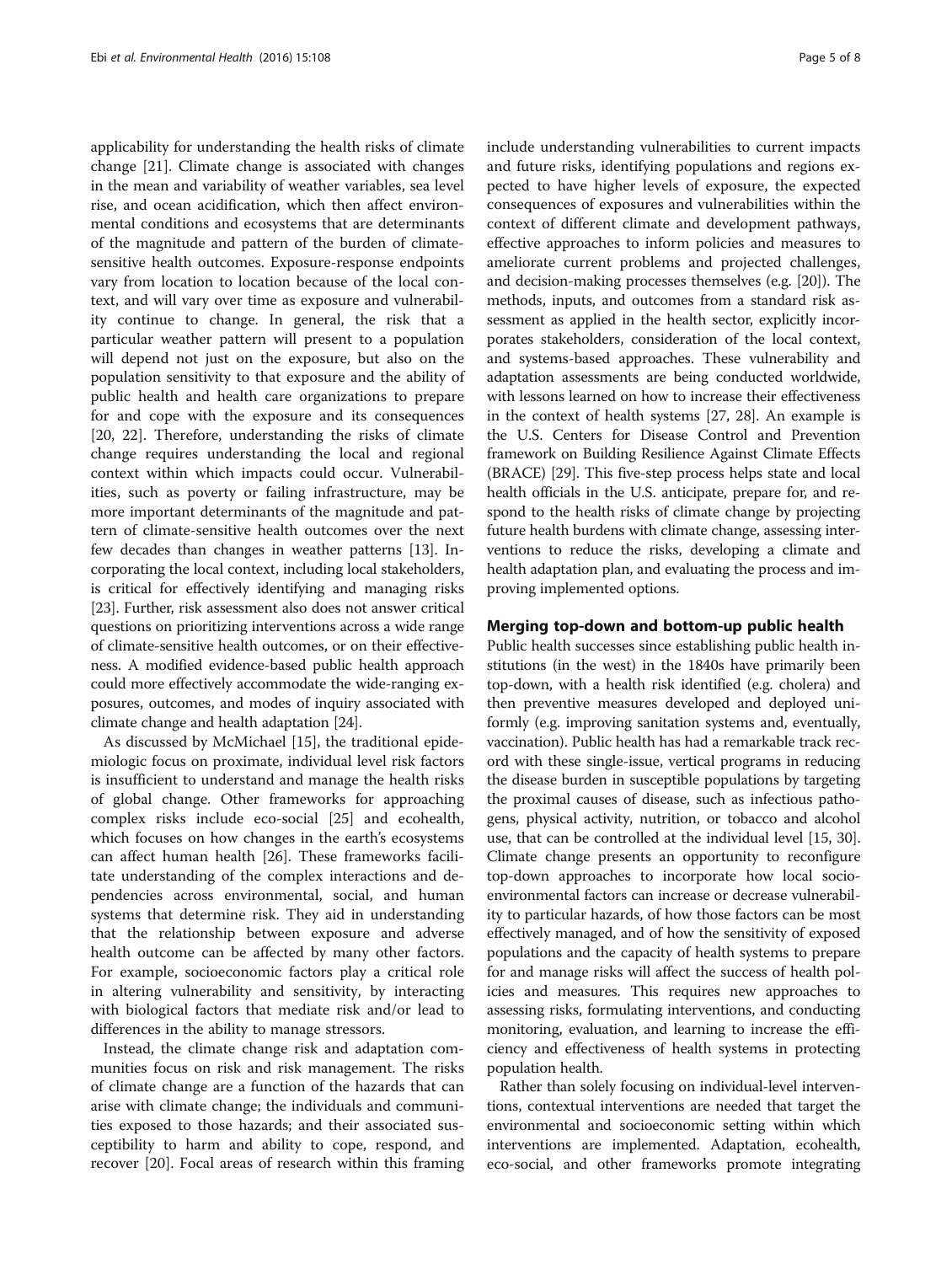top-down and bottom-up approaches [[25, 26](#page-7-0), [31](#page-7-0)] One public health strategy designed to enhance community resilience to climate change is lateral public health [\[32\]](#page-7-0). This approach is based on the understanding that communitybased adaptation can build on collective capacity inherent in social networks to advance resilience to climate change and other factors. Lack of social networks and limited social support may predispose urban residents to adverse health outcomes in extreme situations. Conversely, robust social networks are important pillars for positive health outcomes during climate-related events such as heatwaves. For example, participating in group activities such as clubs, support groups, churches, etc., or having a friend close by, is protective against heat-related mortality [\[33](#page-7-0)]. Conversely, those who live alone or who do not have a pet to care for are at increased risk of succumbing to heat weather. Lateral public health empowers officials, agencies, and local communities to collaborate and to seek solutions to their challenges. A number of community interventions have been implemented by community members such as building green roofs and urban gardens to mitigate the heat island effect, bioswales for urban runoff, etc. [[34](#page-7-0), [35\]](#page-7-0). By engaging different actors, lateral public health helps with mainstreaming climate change adaptation into a range of other programs and sectors with a number of co-benefits. Public health practitioners can mount an effective adaptation response to climate change if they reach out to all stakeholders, including those not traditionally associated with their discipline. Thus, lateral public health is based on inter-sectorial cooperation and community-based participation [\[32\]](#page-7-0). It is grounded in community-based participatory research, volunteerism, and integrated public health practice, and has the potential to improve linking social capital by connecting community members with city administration. Because public health funding for climate change adaptation is limited, a lateral public health strategy offers an approach to meet some of future challenges by relying on skills and capacity within the community. This, however valuable, will be insufficient to address risks that health systems should be providing, such as building early warning and response systems or projecting risks over coming decades to inform prioritization of adaptation and mitigation options.

# Protecting population health over coming decades requires investment in gathering evidence of and projecting risks, and in identifying additional interventions to protect health and health systems

Shifting priorities and increasing the limited research funding are critical because impacts of climate change are already evident, with impacts projected to increase over coming decades [[13\]](#page-6-0). Health policy- and decisionmakers don't have the information needed to prepare for and manage those risks. Research is needed not just on the magnitude and pattern of current risks, but also how risks could evolve this century under different assumptions about climate and development. Health determinants and drivers will change over time; their respective contribution to future health burden needs to be assessed. Evidence and modeling can be used to identify the most important determinants of climate-sensitive health outcomes, and their contribution to future health burden incorporated into projections of the magnitude and pattern of likely future risks. This requires models and scenarios to provide insights into where and when risks could arise, and the circumstances under which various interventions (adaptation and mitigation) could reduce risks over spatial and temporal scales [[14](#page-7-0), [36](#page-7-0)]. Models are needed not just of specific health risks, but also models that integrate across sectors, such as how changes in climate could affect water, agriculture, and, ul-

Besides an increase in the commitment of health institutions and organizations to supporting health research on global environmental change, a shift in priorities is also called for. Most importantly, government-funded research should, in part, be informed not just by scientific research gaps and needs, but also by environmental justice concerns. Such priorities should also clearly reflect the priorities of the 2030 Agenda for Sustainable Development, the Sendai Framework for Disaster Risk Reduction, and the Paris Agreement under the United Nations Framework Convention on Climate Change (Table [1\)](#page-1-0). Research also should help identify best practices in ensuring effective functioning of health systems in a changing climate.

timately, undernutrition and micronutrient deficiencies.

The major national and international governmental organizations funding health research should consider these priorities and tailor calls for research proposals towards interdisciplinary teams that transcend the traditional disciplinary divide. Research projects should also be coupled with community-based interventions to assure the translation of research findings into practice. Implementation of viable intervention studies that can be replicated in other settings is desirable. Funding agencies should therefore require that community partners join research consortia in order to help shape the research question, study design, implementation of the intervention and evaluation. Needless to say, this approach would have far-reaching institutional consequences, including extension of project duration, funding cycles, and evaluation processes. Within academic settings, interdisciplinary research needs not just higher prioritization, but criteria for promotions need to reflect the value interdisciplinary teaching, research, and publications in preparing the next generation of an informed citizenry.

Further, health system policies are just beginning to be revised to explicitly incorporate climate variability and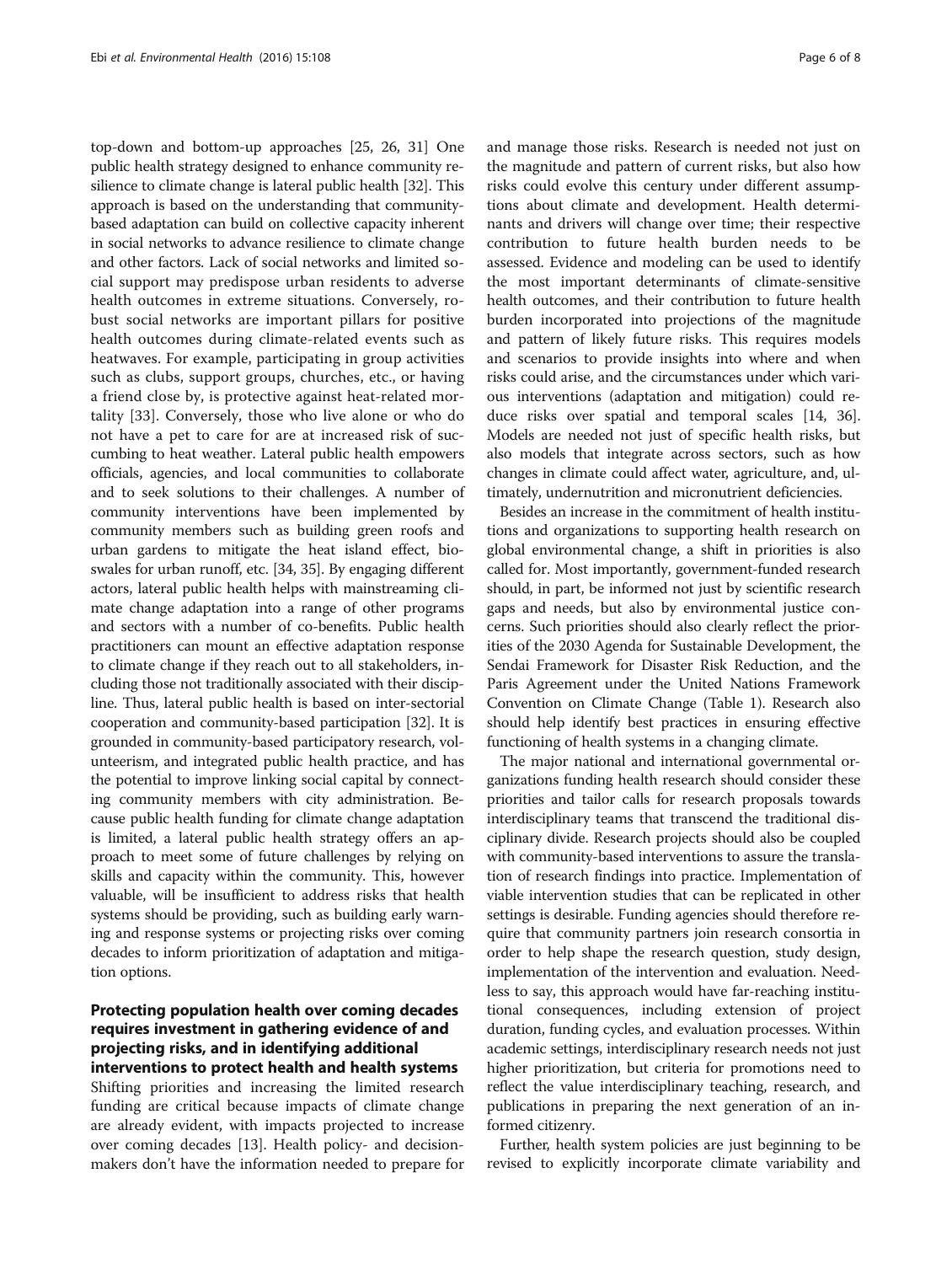<span id="page-6-0"></span>change. Understanding is needed of how best to modify current and implement new policies within the context of iterative risk management, so that resources are deployed efficiently, focusing on protecting individuals and communities from the current impacts of climate change while increasing the range of options available to future decision-makers to manage changing risks [[37](#page-7-0), [38\]](#page-7-0).

## Conclusions

Repeated calls for moving from medical models of disease causation to frameworks that embrace and encourage systems thinking, integrating complex determinants of human health, including environmental, social, and biological drivers and well-being, have led to minor changes in funding priorities for climate and other global environmental changes [\[15](#page-7-0), [25, 39\]](#page-7-0). Climate change is altering all aspects of life, with risks projected to increase substantially over this century even with proactive adaptation [13]. Effectively and efficiently preparing for and managing these risks requires significant investments in research and technology development that prioritize the needs of particularly vulnerable communities and locations, and that explicitly support the major commitments of national governments to undertaking actions to promote societal resilience. This is an opportunity for health organizations and institutions to contribute to broader societal goals to transition to sustainable development. The methods and tools are available, as is a growing base of researchers and practitioners. Taking that step requires medical research funding agencies to acknowledge and fund the research and development that will help individuals and societies prepare for a future that will differ in many aspects from today.

### As Winslow stated in 1920:

We need organizers and propagandists for the cause of health, capable of building wisely the great scheme of health protection of the future and of enlisting in its support the enthusiastic cooperation of the peoples of the earth [[40\]](#page-7-0).

#### Abbreviations

BRACE: Building Resilience Against Climate Effects; FP7: European Commission's Research and Innovation Directorate-General in the Seventh Framework Programme; NIEHS: United States National Institute of Environmental Health Sciences; NIH: United States National Institutes of Health; WHO: World Health Organization

#### Acknowledgements

We thank the reviewer for thoughtful and helpful suggestions on making the paper clearer and more targeted. This paper reflects the opinion of the authors and not necessarily that of their affiliations.

### Funding

No funding was used to write and revise this paper.

#### Availability of data and materials

All data reported in the publication are available from the websites and publications cited.

#### Authors' contributions

KLE conceived of the paper, drafted the first version, incorporated the comments and suggests of JS and JR, and finalized the first and revised submissions; JS collected data on the levels of funding in the European Commission for climate change and health, and provided draft text on several sections of the paper; and JR provided input throughout the paper.

#### Competing interests

The authors declare that they have no competing interests.

#### Consent for publication

No individual data in any form were used in this paper.

#### Ethics approval and consent to participate

No human subjects, human data, or human tissue were used in this paper.

#### Author details

<sup>1</sup>Department of Global Health, University of Washington, Seattle, WA 98195 USA. <sup>2</sup>Stockholm Environmental Institute, Linnégatan 87D, 115 23 Stockholm, Sweden. <sup>3</sup>Department of Public Health and Clinical Medicine, Umea University, Umea, Sweden.

### Received: 25 April 2016 Accepted: 10 October 2016 Published online: 11 November 2016

#### References

- 1. United Nations. Launch of new sustainable development agenda to guide development actions for the next 15 years. 2015 [\[https://sustainabledevelop](https://sustainabledevelopment.un.org/?page=view&nr=1021&type=230&menu=2059) [ment.un.org/?page=view&nr=1021&type=230&menu=2059](https://sustainabledevelopment.un.org/?page=view&nr=1021&type=230&menu=2059)].
- 2. Aitsi-Selmi A, Murray V. Protecting the health and well-being of populations from disasters: health and health care in the sendai framework for disaster risk reduction 2015–2030. Prehosp Disaster Med. 2016;31(1):74–8.
- 3. Field CB, Barros VR, Stocker T, Qin D, Dokken DJ, Ebi K. Managing the risks of extreme events and disasters to advance climate change adaptation : special report of the Intergovernmental Panel on Climate Change. [[http://](http://ipcc-wg2.gov/SREX/images/uploads/SREX-All_FINAL.pdf) [ipcc-wg2.gov/SREX/images/uploads/SREX-All\\_FINAL.pdf](http://ipcc-wg2.gov/SREX/images/uploads/SREX-All_FINAL.pdf)]. Cambridge University Press. 2012.
- 4. Myers TA, Nisbet MC, Maibach EW, Leiserowitz AA. A public health frame arouses hopeful emotions about climate change. Clim Change. 2012;113(3- 4):1105–12.
- 5. Ebi KL, Balbus J, Kinney PL, Lipp E, Mills D, O'Neill MS, Wilson ML. U.S. Funding is insufficient to address the human health impacts of and public health responses to climate variability and change. Environ Health Perspect. 2009;117(6):857–62.
- 6. Jessup CM, Balbus JM, Christian C, Haque E, Howe SE, Newton SA, Reid BC, Roberts L, Wilhelm E, Rosenthal JP. Climate change, human health, and biomedical research: analysis of the National Institutes of Health research portfolio. Environ Health Perspect. 2013;121(4):399–404.
- 7. U.S. Global Change Research Program. Budget. [\[http://www.globalchange.](http://www.globalchange.gov/about/budget) [gov/about/budget\]](http://www.globalchange.gov/about/budget).
- 8. NIEHS. Human health implications of climate change research projects. 2011 [[https://www.niehs.nih.gov/about/assets/docs/niehs\\_human\\_health\\_](https://www.niehs.nih.gov/about/assets/docs/niehs_human_health_implications_of_climate_change_research_projects_508.pdf) [implications\\_of\\_climate\\_change\\_research\\_projects\\_508.pdf\]](https://www.niehs.nih.gov/about/assets/docs/niehs_human_health_implications_of_climate_change_research_projects_508.pdf).
- 9. Obama B. Executive Order Preparing the United States for the Impacts of Climate Change. Washington, D.C.: The White House; 2013.
- 10. The Third Health Programme 2014-2020. Funding Health Initiatives. [[http://](http://ec.europa.eu/health/programme/docs/factsheet_healthprogramme2014_2020_en.pdf) [ec.europa.eu/health/programme/docs/factsheet\\_healthprogramme2014\\_](http://ec.europa.eu/health/programme/docs/factsheet_healthprogramme2014_2020_en.pdf) [2020\\_en.pdf\]](http://ec.europa.eu/health/programme/docs/factsheet_healthprogramme2014_2020_en.pdf). European Commission. 2014.
- 11. Wellcome Trust. Our planet, our health. 2016 [[https://wellcome.ac.uk/what](https://wellcome.ac.uk/what-we-do/our-work/our-planet-our-health)[we-do/our-work/our-planet-our-health\]](https://wellcome.ac.uk/what-we-do/our-work/our-planet-our-health).
- 12. Bolin B. A history of the science and politics of climate change: the role of the Intergovernmental Panel on Climate Change. Cambridge: Cambridge University Press; 2007.
- 13. Smith KR, Woodward A, Campbell-Lendrum C, Chadee DD, Honda Y, Liu Q, Olwoch JM, Revich B, Sauerborn R. Human health: impacts, adaptation, and co-benefits. In: Climate Change 2014: Impacts, Adaptation, and Vulnerability. Part A: Global and Sectoral Aspects. Contribution of Working Group II to the